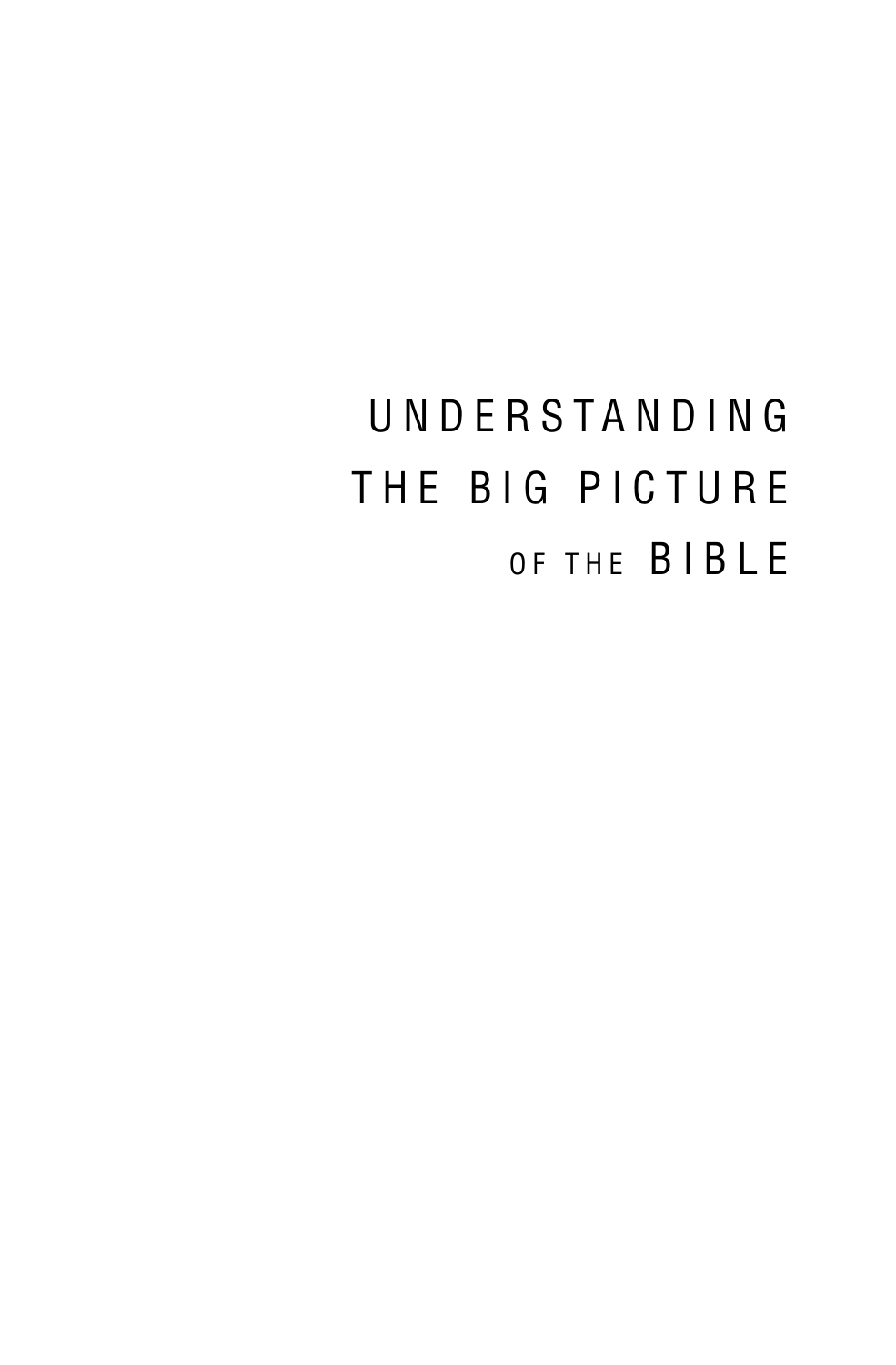# U N D E R S T A N D I N G THE BIG PICTURE OF THE BIBLE

A GUIDE TO READING THE BIBLE WELL

Edited by Wayne Grudem, C. John Collins, and Thomas R. Schreiner

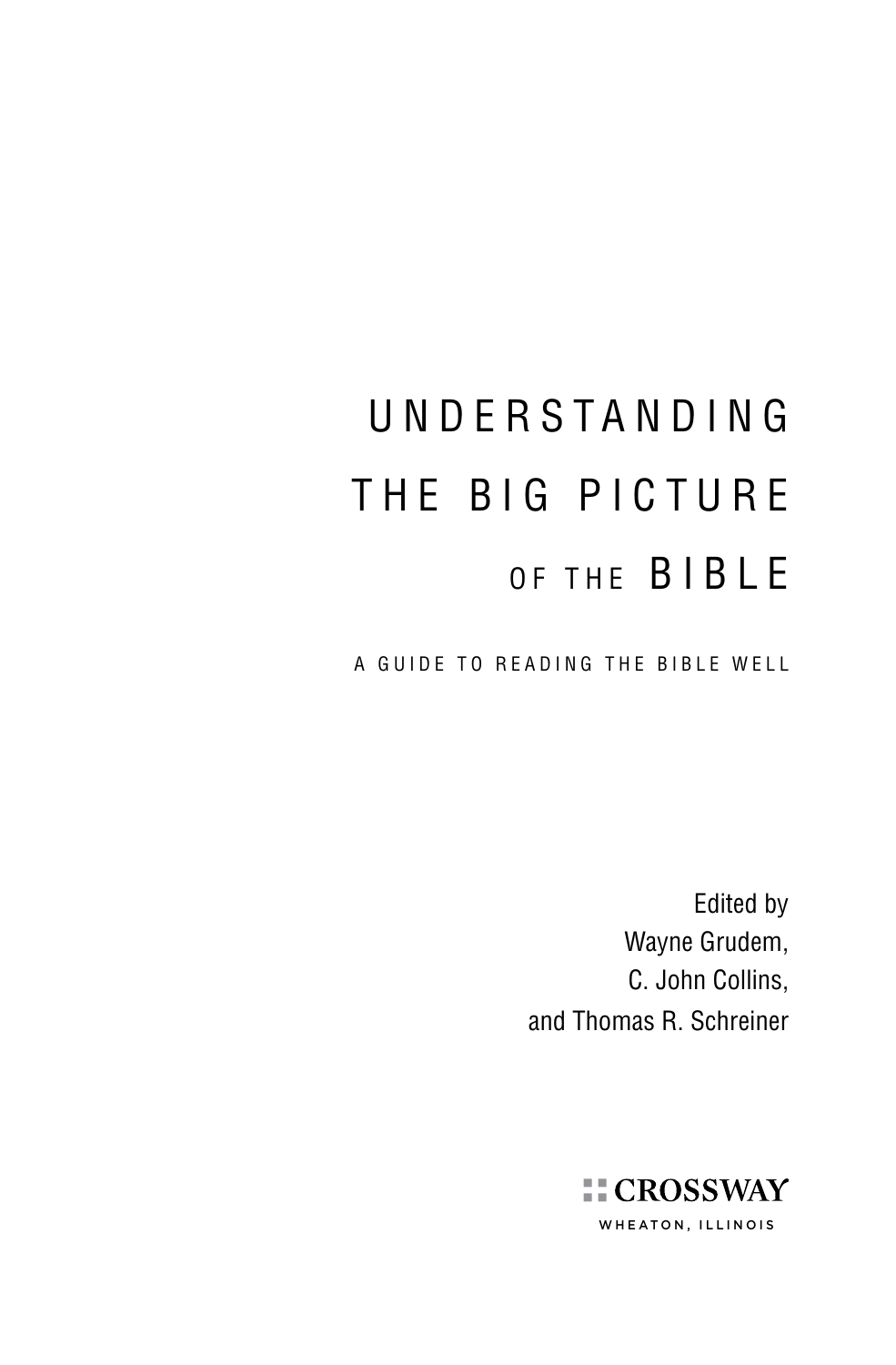*Understanding the Big Picture of the Bible: A Guide to Reading the Bible Well* Copyright © 2012 by Crossway Published by Crossway 1300 Crescent Street Wheaton, Illinois 60187

All rights reserved. No part of this publication may be reproduced, stored in a retrieval system, or transmitted in any form by any means, electronic, mechanical, photocopy, recording, or otherwise, without the prior permission of the publisher, except as provided for by USA copyright law.

The text and charts in this book are adapted from the *ESV Study Bible.*

Interior design and typesetting: Lakeside Design Plus Cover design: Studio Gearbox Cover Image: Thinstock First printing 2012 Printed in the United States of America

Scripture quotations are from the ESV® Bible (*The Holy Bible, English Standard Version*®), copyright © 2001 by Crossway. Used by permission. All rights reserved.

All emphases in Scripture quotations have been added.

| Trade Paperback ISBN: | 978-1-4335-3162-0 |
|-----------------------|-------------------|
| PDF ISBN:             | 978-1-4335-3163-7 |
| Mobipocket ISBN:      | 978-1-4335-3164-4 |
| ePub ISBN:            | 978-1-4335-3165-1 |

#### **Library of Congress Cataloging-in-Publication Data**

Understanding the big picture of the Bible : a guide to reading the Bible well / edited by Wayne Grudem, C. John Collins, and Thomas R. Schreiner.

 p. cm. ISBN 978-1-4335-3162-0 (tp) 1. Bible—Reading. I. Grudem, Wayne A. II. Collins, C. John, 1954– III. Schreiner, Thomas R.

BS600.3.U53 2012 220.6'1—dc23

2011046837

Crossway is a publishing ministry of Good News Publishers.

|  |  | XX 24 23 22 21 20 19 18 17 16 15 14 13 12                  |  |  |  |  |
|--|--|------------------------------------------------------------|--|--|--|--|
|  |  | 14   13   12   11   10   9   8   7   6   5   4   3   2   1 |  |  |  |  |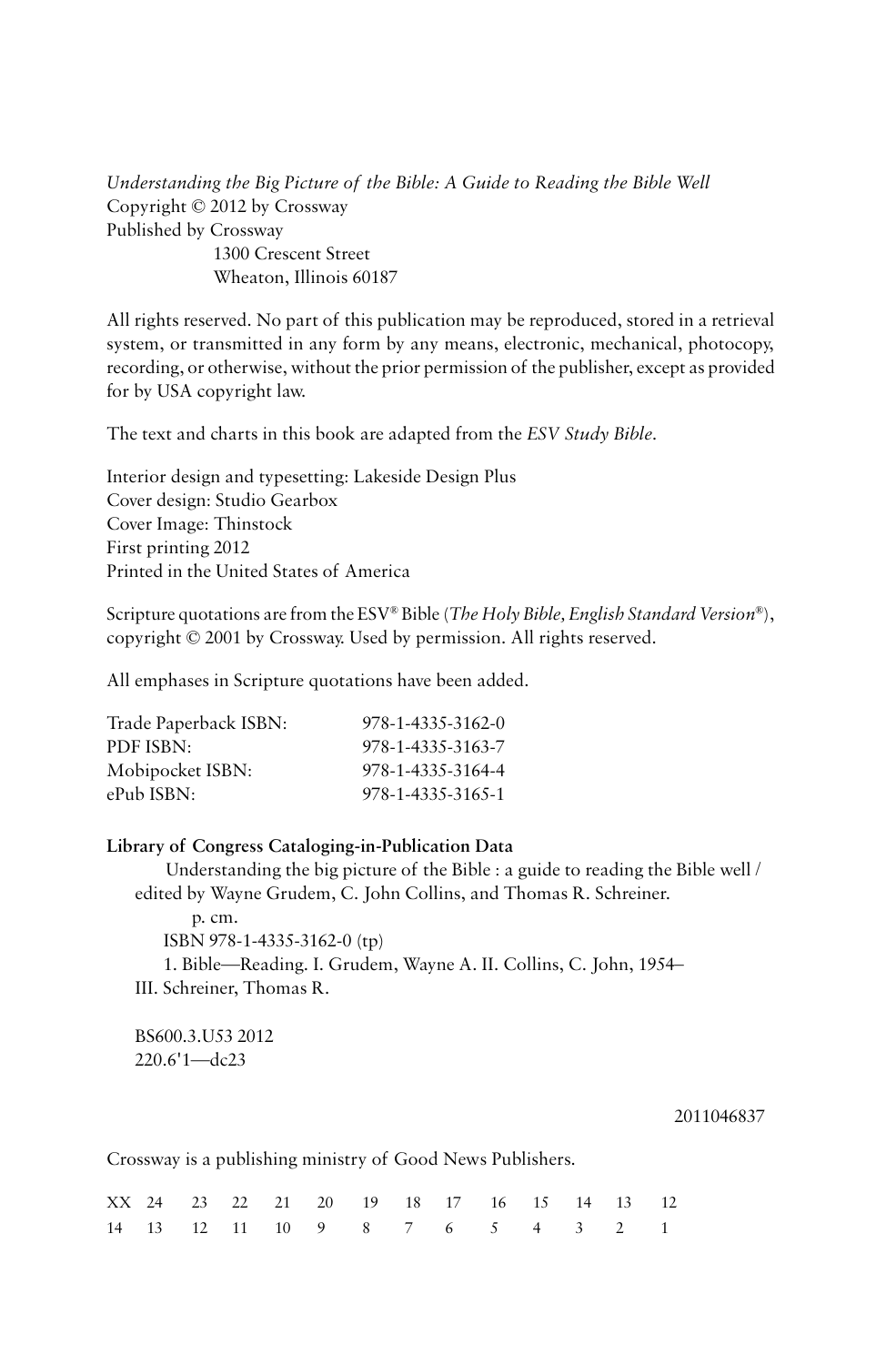# **Contents**

| An Overview of the Bible's Storyline<br><b>VERN POYTHRESS</b> | 7  |
|---------------------------------------------------------------|----|
| Part 1: Old Testament                                         |    |
| 1 The Theology of the Old Testament                           | 21 |
| C. JOHN COLLINS                                               |    |
| 2 Introduction to the Pentateuch                              | 30 |
| <b>GORDON WENHAM</b>                                          |    |
| 3 Introduction to the Historical Books                        | 40 |
| DAVID HOWARD                                                  |    |
| 4 Introduction to the Poetic and Wisdom Literature            | 50 |
| <b>DAVID REIMER</b>                                           |    |
| 5 Introduction to the Prophetic Books                         | 62 |
| <b>PAUL HOUSE</b>                                             |    |
| Part 2: Background to the New Testament                       |    |
| 6 The Time between the Testaments                             | 79 |
| J. JULIUS SCOTT JR.                                           |    |
| 7 The Roman Empire and the Greco-Roman World                  |    |
| at the Time of the New Testament                              | 90 |
| DAVID CHAPMAN                                                 |    |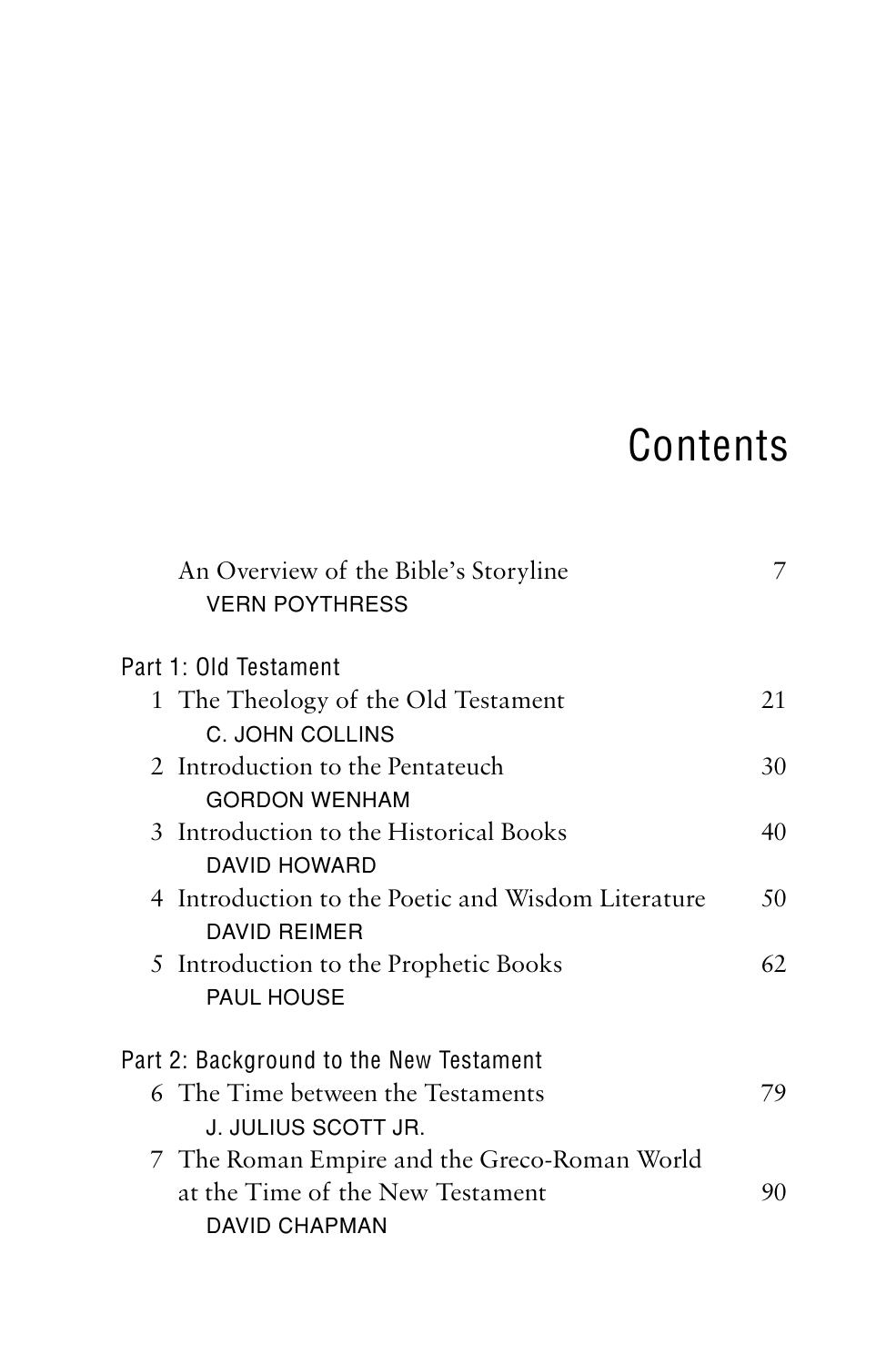#### CONTENTS

| 8 Jewish Groups at the Time of the New Testament |     |  |  |
|--------------------------------------------------|-----|--|--|
| JOHN DELHOUSAYE                                  |     |  |  |
|                                                  |     |  |  |
| Part 3: New Testament                            |     |  |  |
| 9 The Theology of the New Testament              | 109 |  |  |
| THOMAS R. SCHREINER                              |     |  |  |
| 10 Reading the Gospels and Acts                  | 118 |  |  |
| DARRELL BOCK                                     |     |  |  |
| 11 Reading the Epistles                          | 128 |  |  |
| THOMAS R. SCHREINER                              |     |  |  |
| 12 Reading Revelation                            | 135 |  |  |
| <b>DENNIS JOHNSON</b>                            |     |  |  |
| Part 4: Time Lines                               |     |  |  |
| Old Testament Time Line: An Overview             | 149 |  |  |
| Intertestamental Events Time Line                | 151 |  |  |
| New Testament Time Line                          | 156 |  |  |
|                                                  |     |  |  |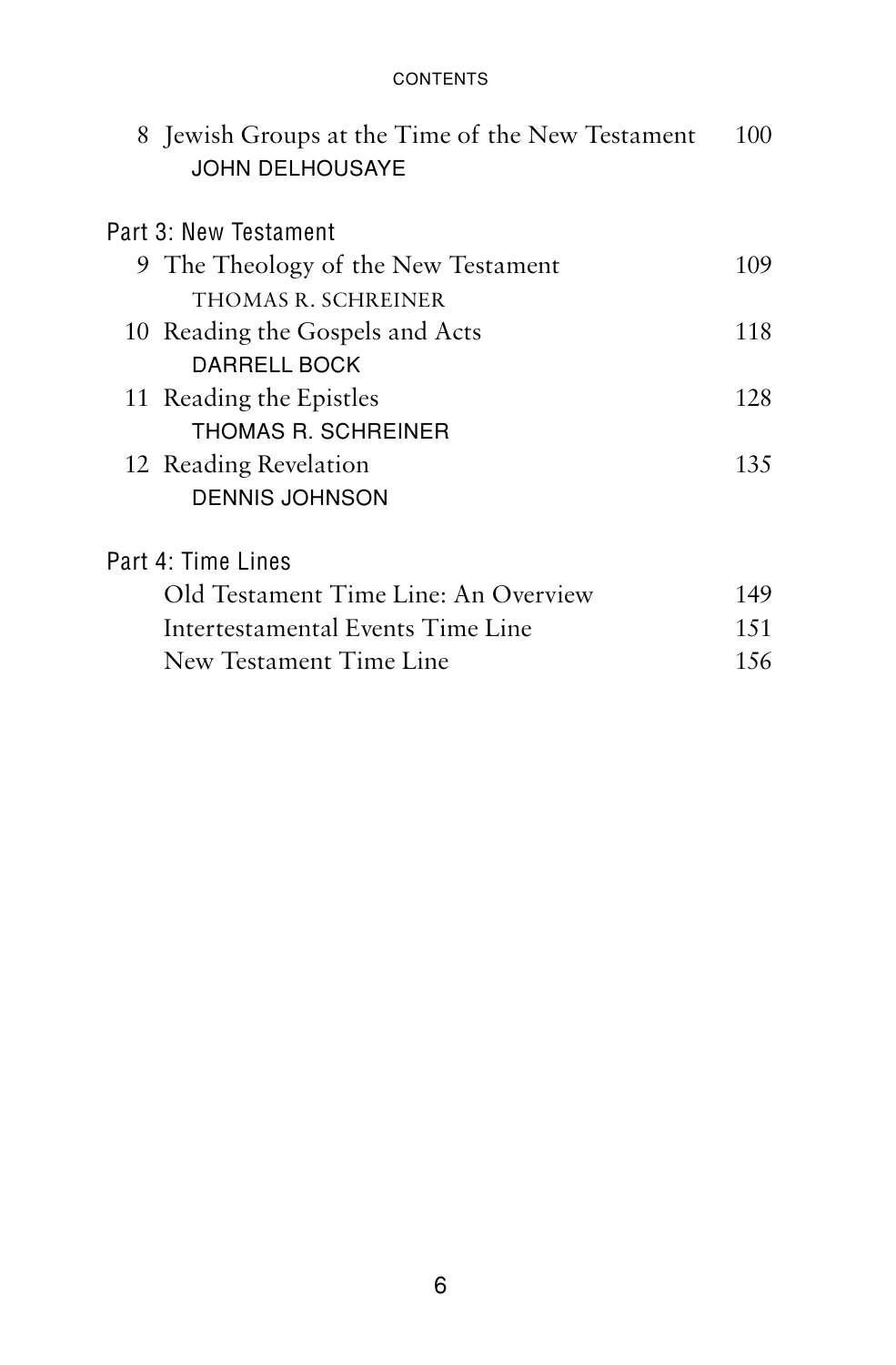## An Overview of the Bible's Storyline

### Vern S. Poythress

How does the Bible as a whole fit together? The events recorded in the Bible took place over a span of thousands of years and in several different cultural settings. What is their unifying thread?

One unifying thread in the Bible is its divine authorship. *Every book of the Bible is God's word*. The events recorded in the Bible are there because God wanted them recorded, and he had them recorded with his people and their instruction in mind: "For whatever was written in former days was written for our instruction, that through endurance and through the encouragement of the Scriptures we might have hope" (Rom. 15:4).

#### **God's Plan for History**

The Bible also makes it clear that *God has a unified plan for all of history*. His ultimate purpose, "a plan for the fullness of time," is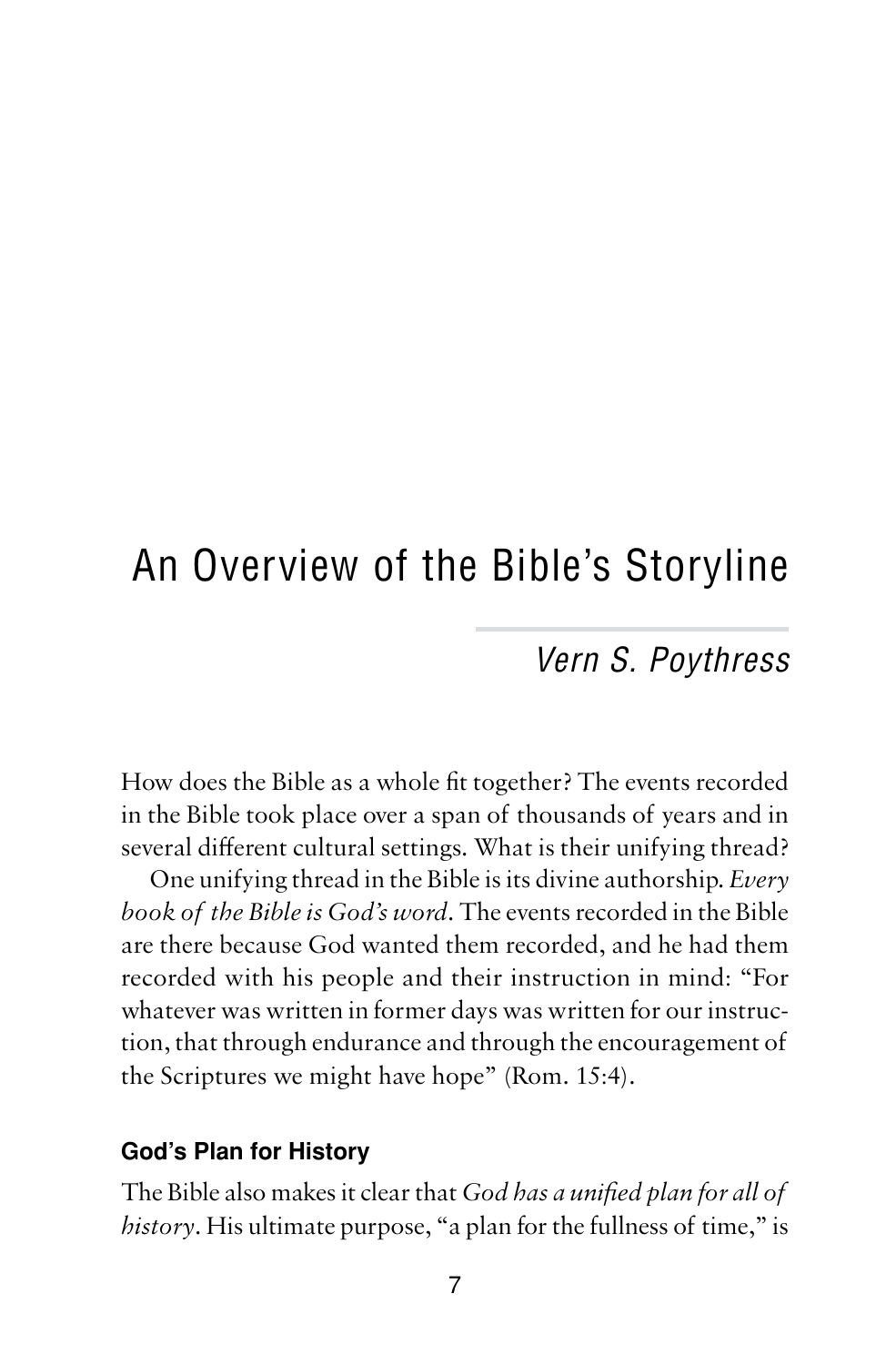"to unite all things in him [Christ], things in heaven and things on earth" (Eph. 1:10), "to the praise of his glory" (Eph. 1:12). God had this plan even from the beginning: "Remember the former things of old; for I am God, and there is no other; I am God, and there is none like me, declaring the end from the beginning and from ancient times things not yet done, saying, 'My counsel shall stand, and I will accomplish all my purpose'" (Isa. 46:9–10). "When the fullness of time had come," when the moment was appropriate in God's plan, "God sent forth his Son, born of woman, born under the law, to redeem those who were under the law" (Gal. 4:4–5).

The work of Christ on earth, and especially his crucifixion and resurrection, is the climax of history; it is the great turning point at which God actually accomplished the salvation toward which history had been moving throughout the Old Testament. The present era looks back on Christ's completed work but also looks forward to the consummation of his work when Christ will come again and when there will appear "new heavens and a new earth in which righteousness dwells" (2 Pet. 3:13; see Rev. 21:1–22:5).

The unity of God's plan makes it appropriate for him to include *promises and predictions* at earlier points in time, and then for the *fulfillments* of these to come at later points. Sometimes the promises take *explicit* form, as when God promises the coming of the Messiah, the great Savior whom Israel expected (Isa. 9:6–7). Sometimes the promises take *symbolic* form, as when God commanded animal sacrifices to be offered as a symbol for the forgiveness of sins (Leviticus 4). In themselves, the animal sacrifices were not able to remove sins permanently and to atone for them permanently (Heb. 10:1–18). They pointed forward to Christ, who is the final and complete sacrifice for sins.

#### **Christ in the Old Testament**

Since God's plan focuses on Christ and his glory (Eph. 1:10–12), it is natural that the promises of God and the symbols in the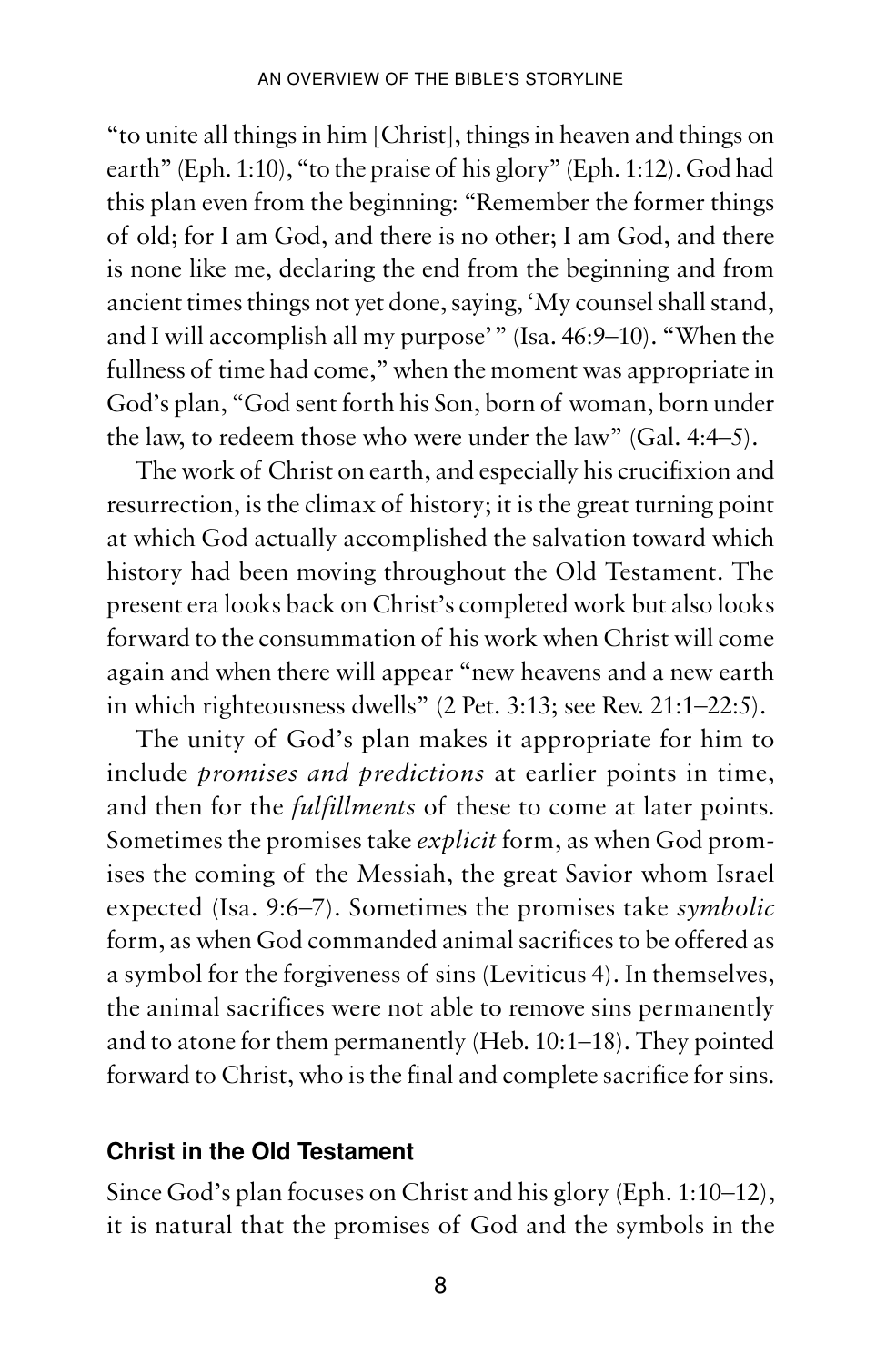Old Testament all point forward to him. "For all the promises of God find their Yes in him [Christ]" (2 Cor. 1:20). When Christ appeared to the disciples after his resurrection, his teaching focused on showing them how the Old Testament pointed to him: "And he said to them, 'O foolish ones, and slow of heart to believe all that the prophets have spoken! Was it not necessary that the Christ should suffer these things and enter into his glory?' And beginning with Moses and all the Prophets, he interpreted to them in all the Scriptures the things concerning himself" (Luke 24:25–27). One could also look at Luke 24:44–48: "Then he said to them, 'These are my words that I spoke to you while I was still with you, that everything written about me in the Law of Moses and the Prophets and the Psalms must be fulfilled.' Then he opened their minds to understand the Scriptures, and said to them, 'Thus it is written, that the Christ should suffer and on the third day rise from the dead, and that repentance and forgiveness of sins should be proclaimed in his name to all nations, beginning from Jerusalem. You are witnesses of these things.'"

When the Bible says that "he opened their minds to understand *the Scriptures*" (Luke 24:45), it cannot mean just a few scattered predictions about the Messiah. It means the Old Testament as a whole, encompassing all three of the major divisions of the Old Testament that the Jews traditionally recognized. "The Law of Moses" includes Genesis to Deuteronomy. "The Prophets" include both the "former prophets" (the historical books Joshua, Judges, 1–2 Samuel, and 1–2 Kings) and the "latter prophets" (Isaiah, Jeremiah, Ezekiel, and the Twelve Minor Prophets, Hosea–Malachi). "The Psalms" is representative of the third grouping by the Jews, called the "Writings." (The book of Daniel was placed in this group.) At the heart of understanding all these Old Testament books is the truth that they point forward to the suffering of Christ, his resurrection, and the subsequent spread of the gospel to "all nations" (Luke 24:47). The Old Testament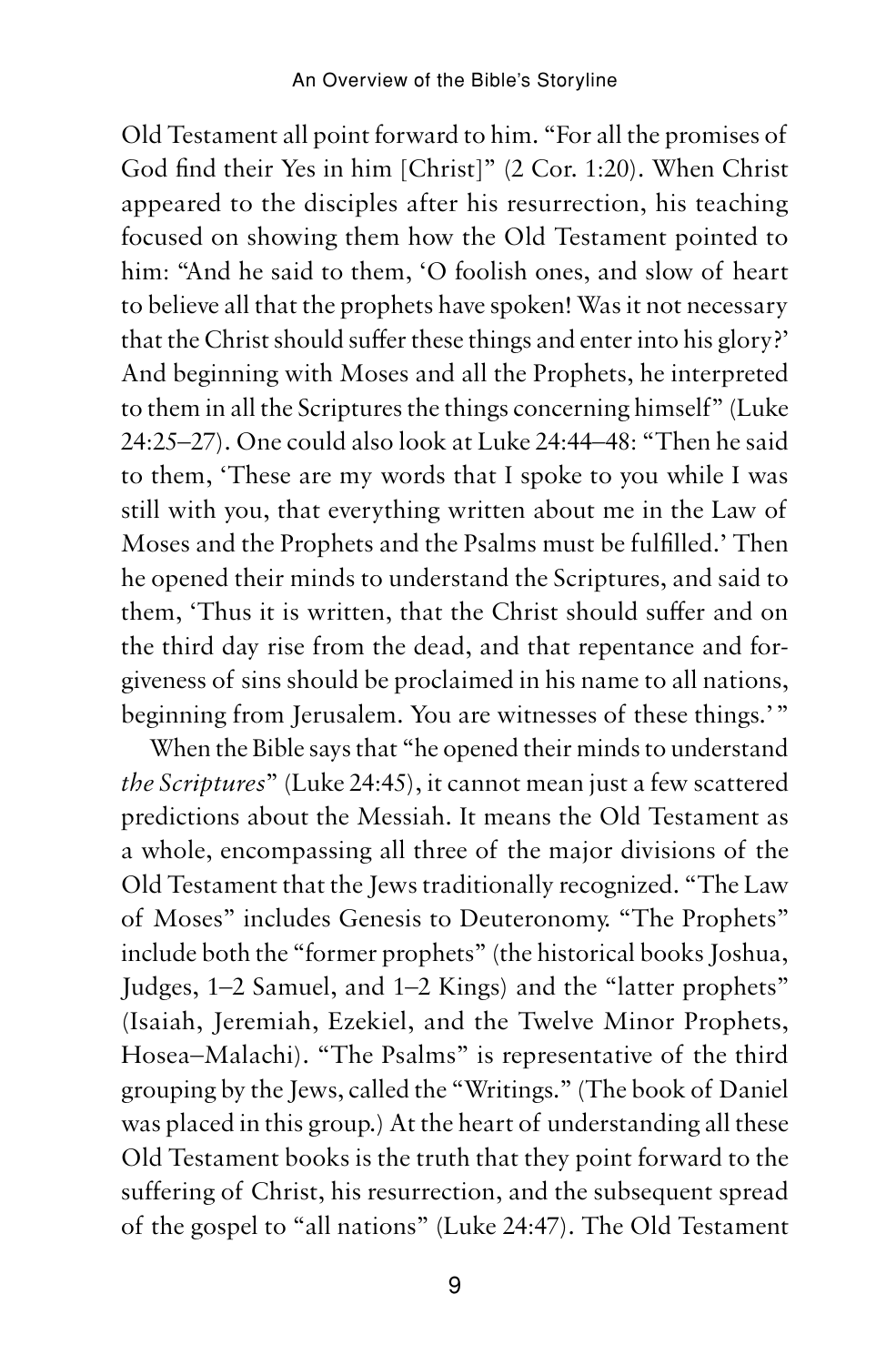as a whole, through its promises, its symbols, and its pictures of salvation, looks forward to the actual accomplishment of salvation that took place once for all in the life, death, and resurrection of Jesus Christ.

#### **The Promises of God**

In what ways does the Old Testament look forward to Christ? First, it directly points forward through *promises of salvation and promises concerning God's commitment to his people*. God gave some specific promises in the Old Testament relating to the coming of Christ as the Messiah, the Savior in the line of David. Through the prophet Micah, God promises that the Messiah is to be born in Bethlehem, the city of David (Mic. 5:2), a prophecy strikingly fulfilled in the New Testament (Matt. 2:1–12). But God often gives more general promises concerning a future great day of salvation, without spelling out all the details of how he will accomplish it (e.g., Isa. 25:6–9; 60:1–7). Sometimes he promises simply to be their God (see Gen. 17:7).

One common refrain is that, "I will be their God, and they shall be my people" (Jer. 31:33; see also Hos. 2:23; Zech. 8:8; 13:9; Heb. 8:10). Variations on this broad theme may sometimes focus more on the people and what they will be, while at other times they focus on God and what he will do. God's promise to "be their God" is really his comprehensive commitment to be with his people, to care for them, to discipline them, to protect them, to supply their needs, and to have a personal relationship with them. If that commitment continues, it promises to result ultimately in the final salvation that God works out in Christ.

The principle extends to all the promises in the Old Testament. "For all the promises of God find their Yes in him [Christ]" (2 Cor. 1:20). Sometimes God gives immediate, temporal blessings. These blessings are only a foretaste of the rich, eternal blessings that come through Christ: "Blessed be the God and Father of our Lord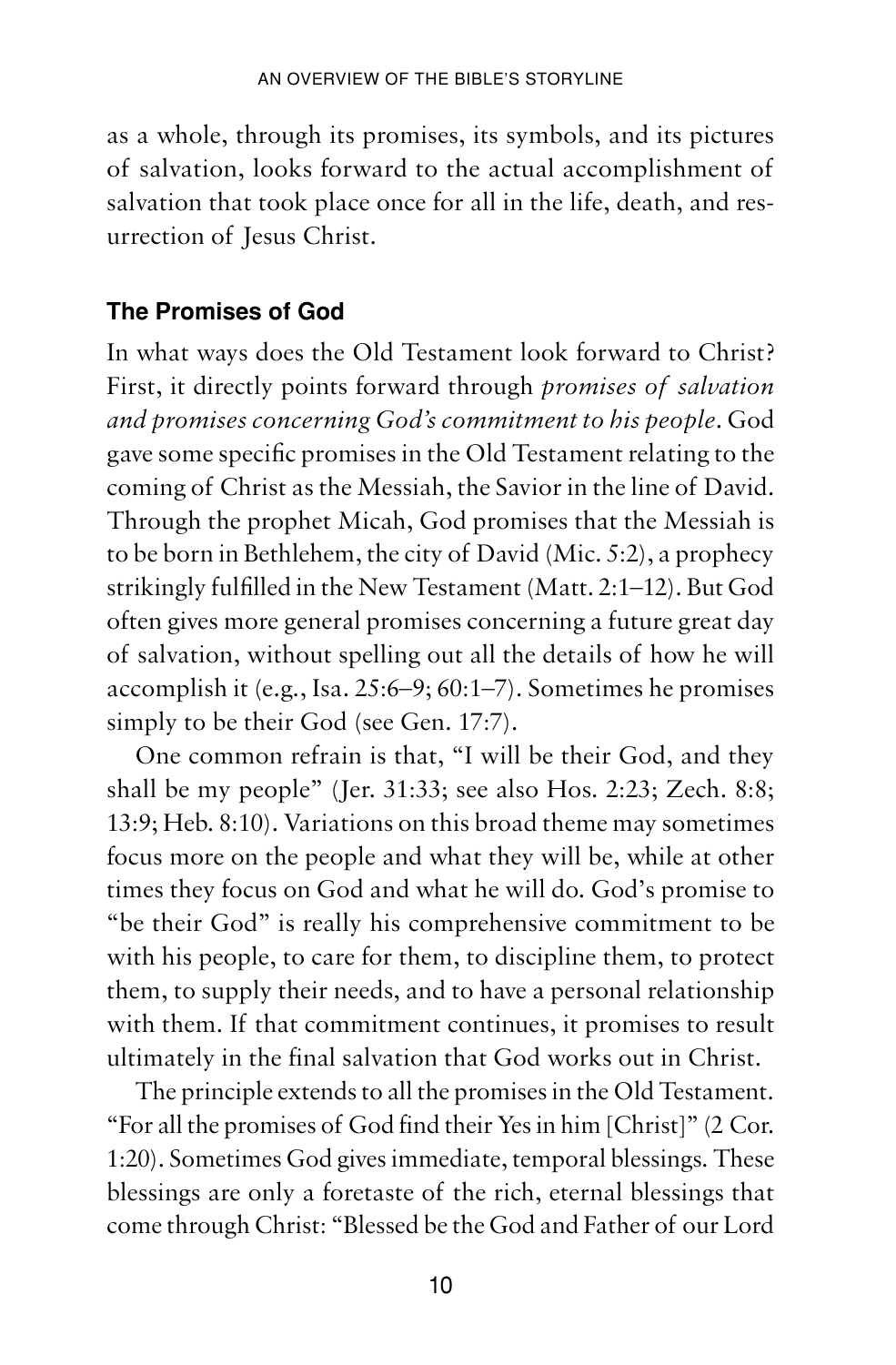Jesus Christ, who has blessed us in Christ with every spiritual blessing in the heavenly places" (Eph. 1:3).

#### **Warnings and Curses**

God's relation to people includes not only blessings but also warnings, threatenings, and cursings. These are appropriate because of God's righteous reaction to sin. They anticipate and point forward to Christ in two distinct ways. First, *Christ is the Lamb of God, the sin-bearer* (John 1:29; 1 Pet. 2:24). He was innocent of sin, but became sin for us and bore the curse of God on the cross (2 Cor. 5:21; Gal. 3:13). Every instance of the wrath of God against sin, and his punishments of sin, looks forward to the wrath that was poured out on Christ on the cross.

Second, *Christ at his second coming wars against sin and exterminates it.* The second coming and the consummation are the time when the final judgment against sin is executed. All earlier judgments against sin anticipate the final judgment. Christ during his earthly life anticipated this final judgment when he cast out demons and when he denounced the sins of the religious leaders.

#### **Covenants**

The promises of God in the Old Testament come in the context not only of God's commitment to his people but also of instruction about the people's commitment and obligations to God. Noah, Abraham, and others whom God meets and addresses are called on to respond not only with trust in God's promises but with lives that begin to bear fruit from their fellowship with God. The relation of God to his people is summed up in various *covenants* that God makes with people. A covenant between two human beings is a binding commitment obliging them to deal faithfully with one another (as with Jacob and Laban in Gen. 31:44). When God makes a covenant with man,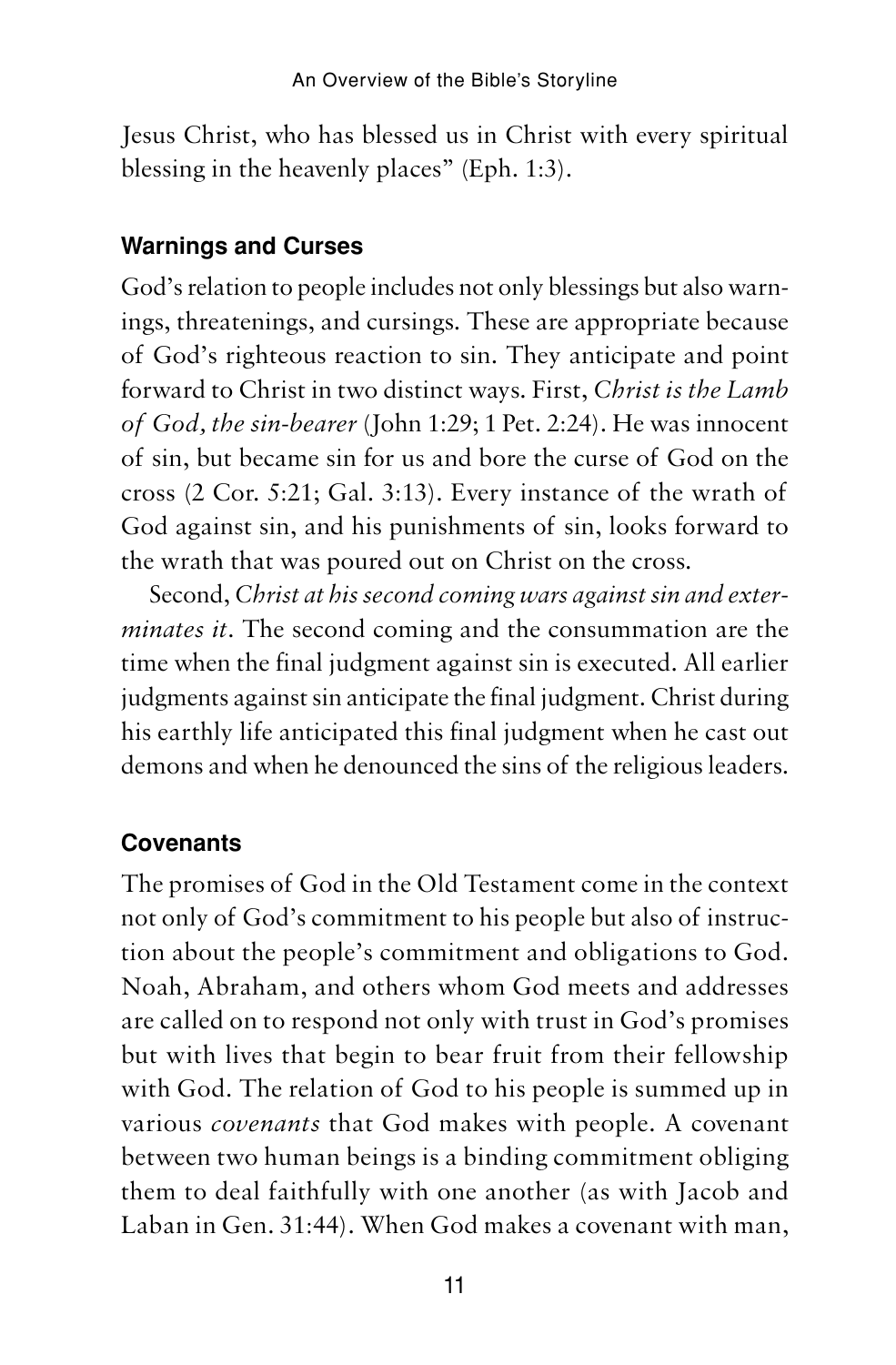God is the sovereign, so he specifies the obligations on both sides. "I will be their God" is the fundamental obligation on God's side, while "they shall be my people" is the fundamental obligation on the human side. But then there are variations in the details.

For example, when God first calls Abram, he says, "Go from your country and your kindred and your father's house to the land that I will show you" (Gen. 12:1). This commandment specifies an obligation on the part of Abram, an obligation on the human side. God also indicates what he will do on his part: "And I will make of you a great nation, and I will bless you and make your name great, so that you will be a blessing" (Gen. 12:2). God's commitment takes the form of promises, blessings, and curses. The *promises and blessings* point forward to Christ, who is the fulfillment of the promises and the source of final blessings. The *curses* point forward to Christ both in his bearing the curse and in his execution of judgment and curse against sin, especially at the second coming.

The obligations on the human side of the covenants are also related to Christ. Christ is fully man as well as fully God. As a man, he stands with his people on the human side. He fulfilled the obligations of God's covenants through his perfect obedience (Heb. 5:8). He received the reward of obedience in his resurrection and ascension (see Phil. 2:9–10). The Old Testament covenants on their human side thus point forward to Christ's achievement.

By dealing with the wrath of God against sin, Christ changed a situation of alienation from God to a situation of peace. He reconciled believers to God (2 Cor. 5:18–21; Rom. 5:6–11). He brought personal intimacy with God, and the privilege of being children of God (Rom. 8:14–17). This intimacy is what all the Old Testament covenants anticipated. In Isaiah, God even declares that his servant, the Messiah, will be the covenant for the people (see Isa. 42:6; 49:8).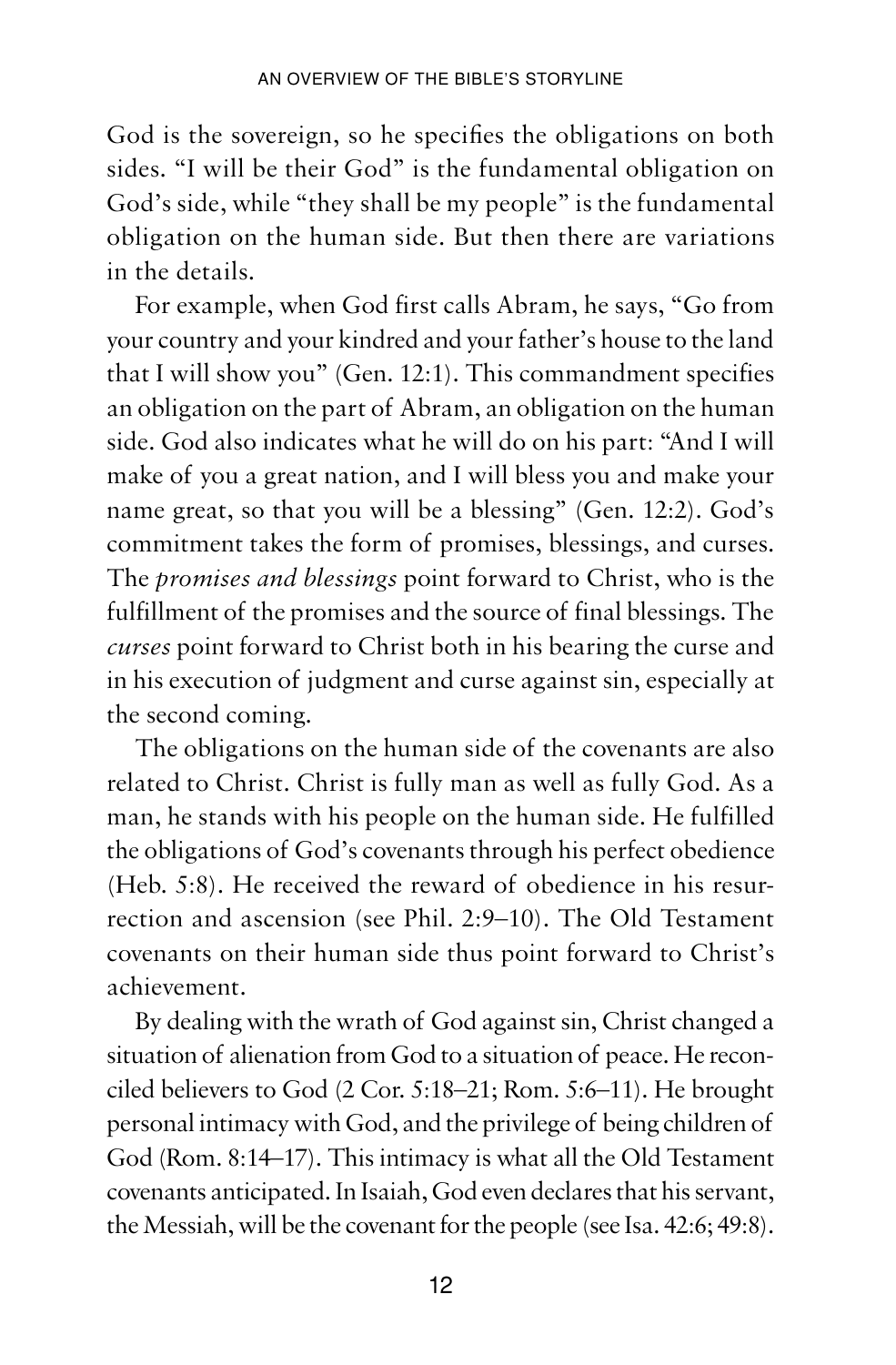#### **Offspring**

It is worthwhile to focus on one specific element in Old Testament covenants, namely, the promise concerning offspring. In making a covenant with Abram, God calls on him to "walk before me, and be blameless" (Gen. 17:1). That is a human obligation in the covenant. On the divine side, God promises that he will make Abram "the father of a multitude of nations" (Gen. 17:4), and he renames him Abraham (Gen. 17:5). The covenant with Abraham in fact extends beyond Abraham to his posterity: "And I will establish my covenant between me and you and *your o!spring after you* throughout their generations for an *everlasting* covenant, to be God to you and to your offspring after you. And I will give to you and to your offspring after you the land of your sojournings, all the land of Canaan, for an everlasting possession, and I will be their God" (Gen. 17:7–8).

The promises made to Abraham are exceedingly important within the Old Testament because they are the foundation for the nation of Israel. The history after Abraham shows that Abraham had a son, Isaac, in fulfillment of God's promise to Sarah. Isaac was the immediate result of God's promise of offspring who will inherit the land. Isaac in turn had a son, Jacob, and Jacob was the father of twelve sons who in turn multiplied into the twelve tribes of Israel. The nation of Israel became the next stage in the offspring that God promised.

But how does this relate to Christ? Christ is the descendant of David and of Abraham, as the genealogy in Matthew indicates (Matt. 1:1). Christ is the offspring of Abraham. In fact, he is the offspring in a uniquely emphatic sense: "Now the promises were made to Abraham and to his offspring. It does not say, 'And to offsprings,' referring to many, but referring to one, 'And to your offspring,' *who is Christ*" (Gal. 3:16; see Gen. 22:15–18).

Abraham was told to "walk before me, and be blameless" (Gen. 17:1). Abraham was basically a man of faith who trusted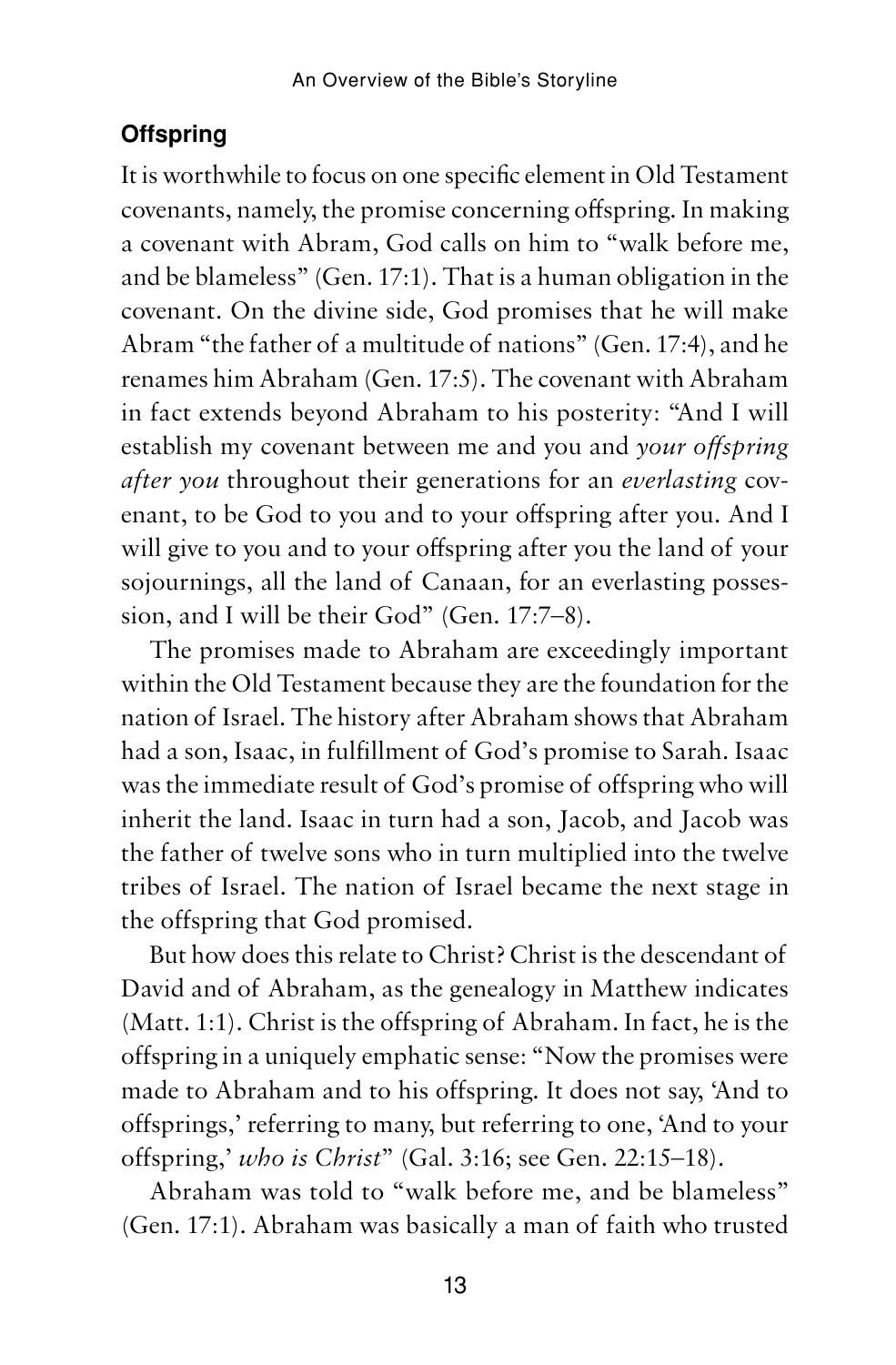God (Gal. 3:9; Heb. 11:8–12, 17–19). But Abraham also had his failures and sins. Who will walk before God and be blameless in an ultimate way? Not Abraham. Not anyone else on earth either, except Christ himself (Heb. 4:15). All the other candidates for being "offspring" of Abraham ultimately fail to be blameless. Thus the covenant with Abraham has an unbreakable tie to Christ. Christ is the ultimate offspring to whom the other offspring all point. One may go down the list of offspring: Isaac, Jacob, then the sons of Jacob. Among these sons, Judah is their leader who will have kingship (Gen. 49:10). David is the descendant of Abraham and Judah; Solomon is the descendant of David; and then comes Rehoboam and the others who descend from David and Solomon (Matt. 1:1–16).

Christ is not only the descendant of all of them by legal right; he is also superior to all of them as the uniquely blameless offspring. Through Christ believers are united to him and thereby themselves become "Abraham's offspring" (Gal. 3:29). Believers, Jews and Gentiles alike, become heirs to the promises of God made to Abraham and his offspring: "There is neither Jew nor Greek, there is neither slave nor free, there is no male and female, for you are all one in Christ Jesus. And if you are Christ's, then you are Abraham's offspring, heirs according to promise" (Gal. 3:28–29).

#### **Christ as the Last Adam**

Christ is not only the offspring of Abraham, but—reaching back farther in time to an earlier promise of God—the offspring of the woman: "I will put enmity between you [the serpent] and the woman, and between your offspring and her *offspring*; he shall bruise your head, and you shall bruise his heel" (Gen. 3:15). The conquest over the serpent, and therefore the conquest of evil and the reversal of its effects, is to take place through the offspring of the woman. One can trace this offspring down from Eve through Seth and his godly descendants, through Noah,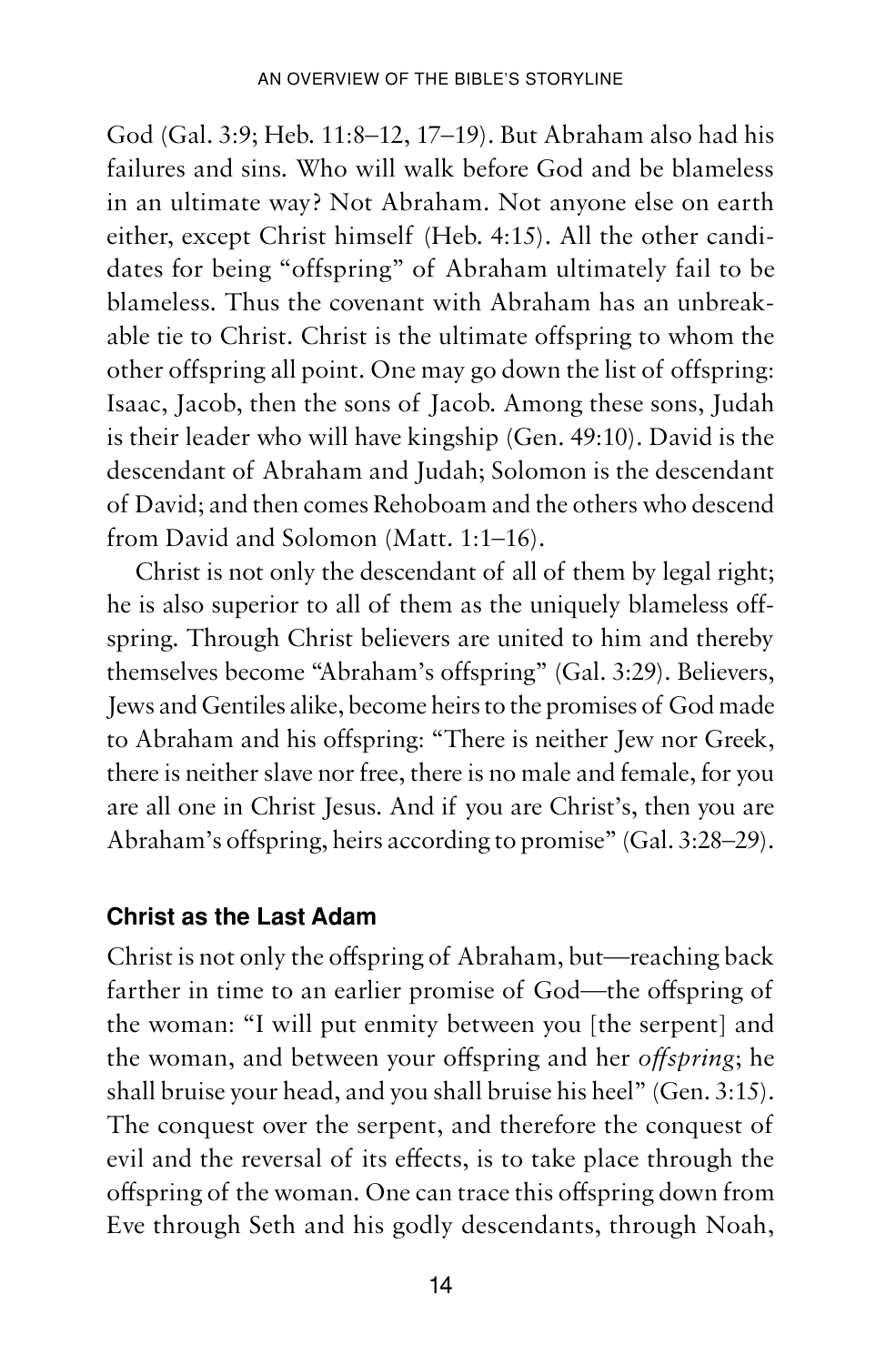and down to Abraham, where God's promise takes the specific form of offspring for Abraham (see Luke 3:23–38, which traces Jesus's genealogy all the way back to Adam). Thus Christ is not only the offspring of Abraham but also the last Adam (1 Cor. 15:45–49). Like Adam, he represents all who belong to him. And he reverses the effects of Adam's fall.

#### **Shadows, Prefigures, and "Types"**

The New Testament constantly talks about Christ and the salvation that he has brought. That is obvious. What is not so obvious is that the same is true of the Old Testament, though it does this by way of *anticipation*. It gives us "shadows" and "types" of the things that were to come (see 1 Cor. 10:6, 11; Heb. 8:5).

For example, 1 Corinthians 10:6 indicates that the events the Israelites experienced in the wilderness were "examples for us." And 1 Corinthians 10:11 says, "Now these things happened to them as an example, but they were written down for our instruction, on whom the end of the ages has come." In 1 Corinthians 10:6 and 11, the Greek word for "example" is *typos*, from which derives the English word "type" (see Rom. 5:14).

A "type," in the language of theology, is *a special example, symbol, or picture that God designed beforehand, and that he placed in history at an earlier point in time in order to point forward to a later, larger fulfillmen*t. Animal sacrifices in the Old Testament prefigure the final sacrifice of Christ. So these animal sacrifices were "types" of Christ. The temple, as a dwelling place for God, prefigured Christ, who is the final "dwelling place" of God, and through whom God comes to be with his people (Matt. 1:23; John 2:21). The Old Testament priests were types of Christ, who is the final high priest (Heb. 7:11–8:7).

Fulfillment takes place preeminently in Christ (Eph. 1:10; 2 Cor. 1:20). But in the New Testament those people who are "in Christ," who place their trust in him and experience fellowship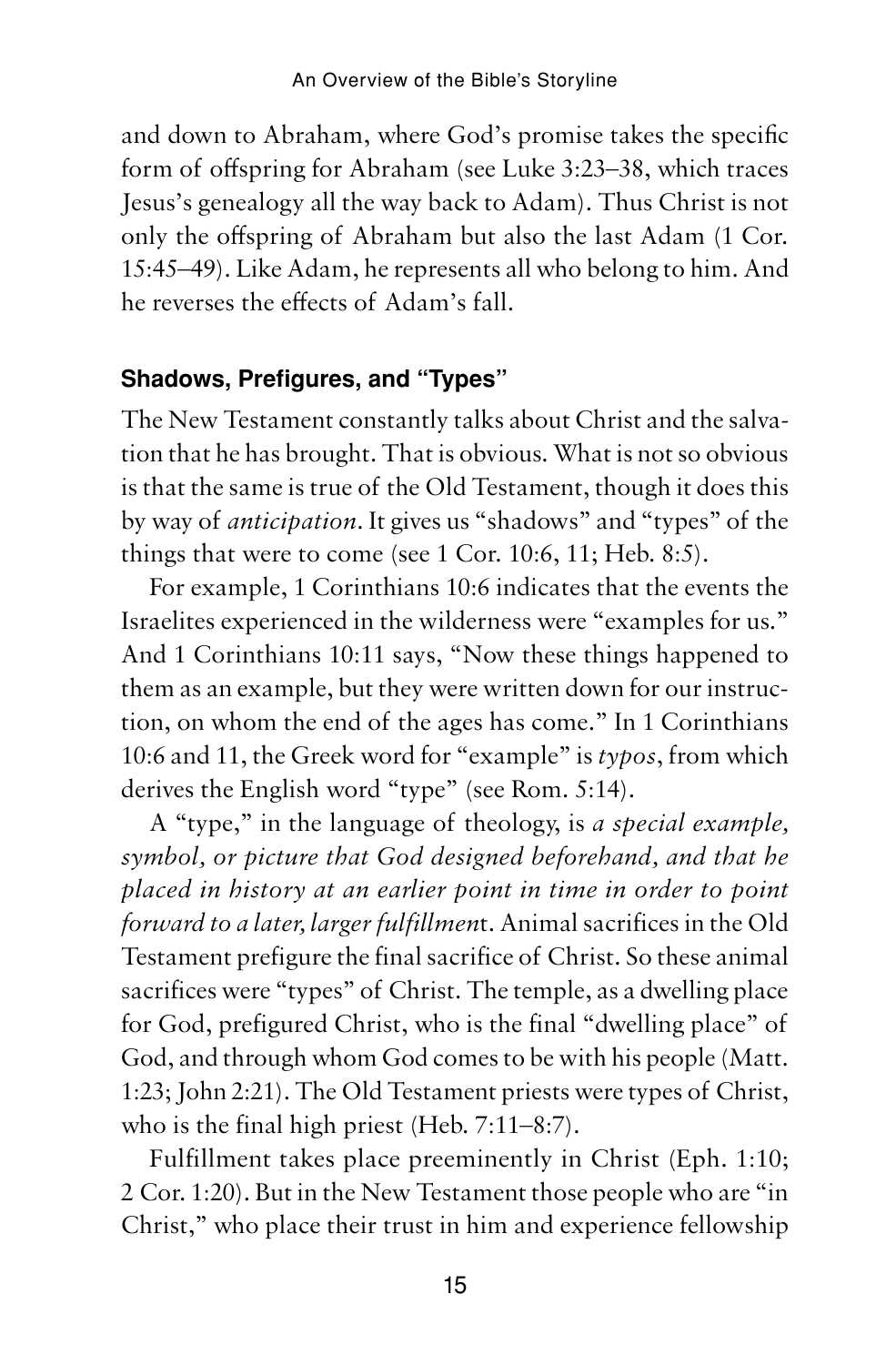with his person and his blessings, receive the benefits of what he has accomplished, and therefore one can also find anticipations or "types" in the Old Testament that point forward to the New Testament church, the people in the New Testament who belong to Christ. For example, the Old Testament temple not only prefigured Christ, whose body is the temple (John 2:21), but prefigured the church, which is also called a temple (1 Cor. 3:16–17), because it is indwelt by the Holy Spirit. Some Old Testament symbols also may point forward especially to the consummation of salvation that takes place in the new heaven and the new earth yet to come (2 Pet. 3:13; Rev. 21:1–22:5). Old Testament Jerusalem prefigured the New Jerusalem that will come "down out of heaven from God" (Rev. 21:2).

#### **Christ the Mediator**

The Bible makes it clear that ever since the fall of Adam into sin, sin and its consequences have been the pervasive problem of the human race. It is a constant theme running through the Bible. Sin is rebellion against God, and it deserves death: "The wages of sin is death" (Rom. 6:23). God is holy, and no sinful human being, not even a great man like Moses, can stand in the presence of God without dying: "You cannot see my face, for man shall not see me and live" (Ex. 33:20). Sinful man needs a *mediator* who will approach God on his behalf. Christ, who is both God and man, and who is innocent of sin, is the only one who can serve: "There is one mediator between God and men, the man Christ Jesus, who gave himself as a ransom for all" (1Tim. 2:5–6).

Though there is only one mediator in an ultimate sense, in a subordinate way various people in the Old Testament serve in some kind of mediatorial capacity. Moses is one of them. He went up to Mount Sinai to meet God while all the people waited at the bottom of the mountain (Exodus 19). When the people of Israel were terrified at hearing God's audible voice from the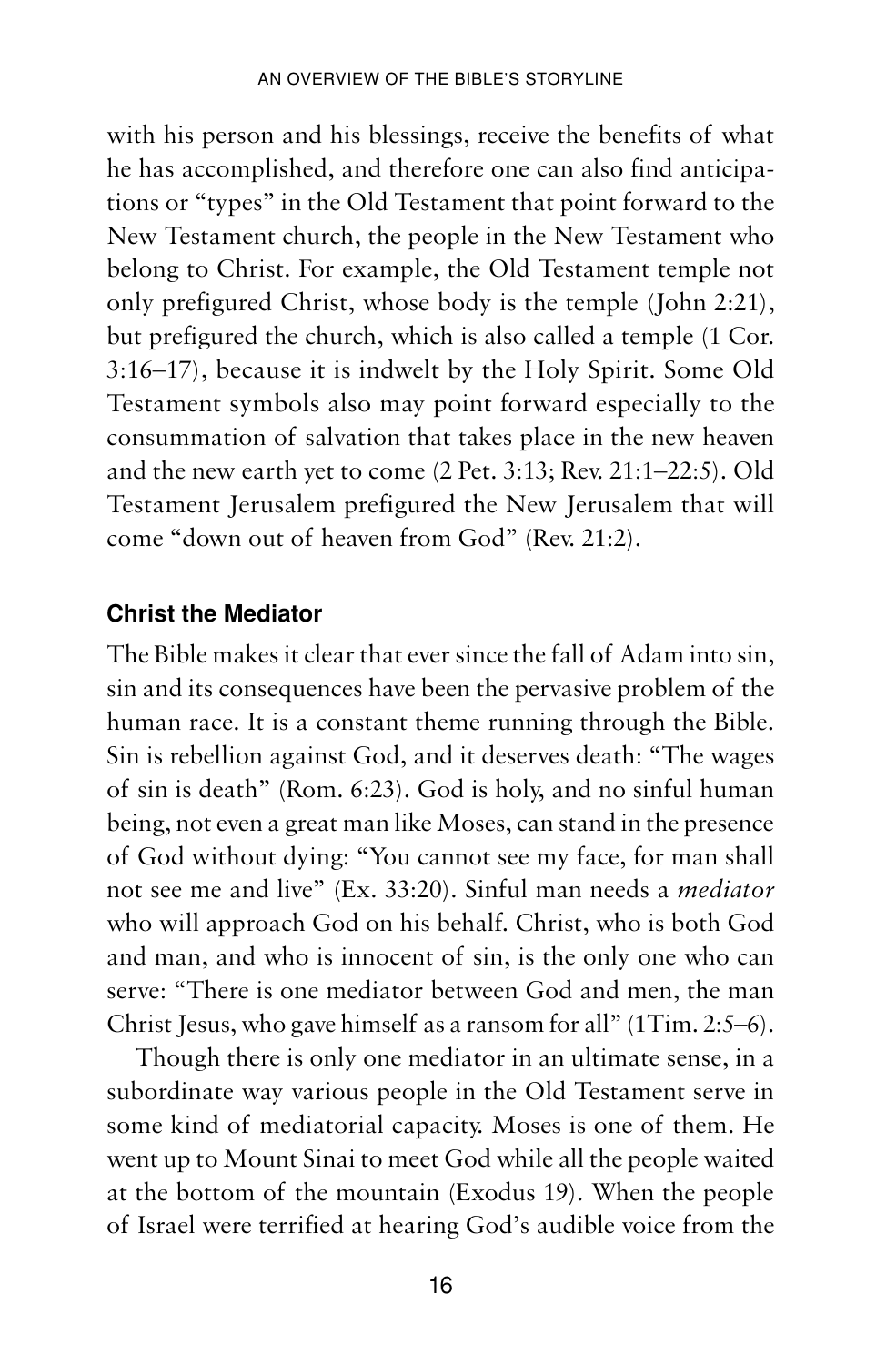mountain, they asked for Moses to bring them God's words from then on (Ex. 20:18–21). God approved of the arrangement involving Moses bringing his words to the people (Deut. 5:28–33).

But if there is only one mediator, as 1 Timothy 2:5 says, how could Moses possibly serve in that way? Moses was not the ultimate mediator, but he *prefigured* Christ's mediation. Because Moses was sinful, he could not possibly have survived the presence of God without forgiveness, that is, without having a sinless mediator on his own behalf. God welcomed Moses into his presence only because, according to the plan of God, Christ was to come and make atonement for Moses. The benefits of Christ's work were reckoned beforehand for Moses's benefit. And so it must have been for all the Old Testament saints. How could they have been saved otherwise? God is perfectly holy, and they all needed perfection. Perfection was graciously reckoned to them because of Christ, who was to come.

That means that *there is only one way of salvation*, throughout the Old Testament as well as in the New Testament. Only Christ can save us. "And there is salvation in no one else, for there is no other name under heaven given among men by which we must be saved" (Acts 4:12). The instances of salvation in the Old Testament all depend on Christ. And in the Old Testament, salvation frequently comes through a *mediator*, a person or institution that stands between God and man. All the small instances of mediation in the Old Testament prefigure Christ. How else could it be, since there is only one mediator and one way of salvation?

So understanding of the unity of the Bible increases when one pays attention to *instances where God brings salvation, and instances where a mediator stands between God and man*. These instances include not only cases where God brings *spiritual* salvation in the form of personal fellowship, spiritual intimacy, and the promise of eternal life with God. They also include instances of *temporal*, external deliverance—"salvation" in a